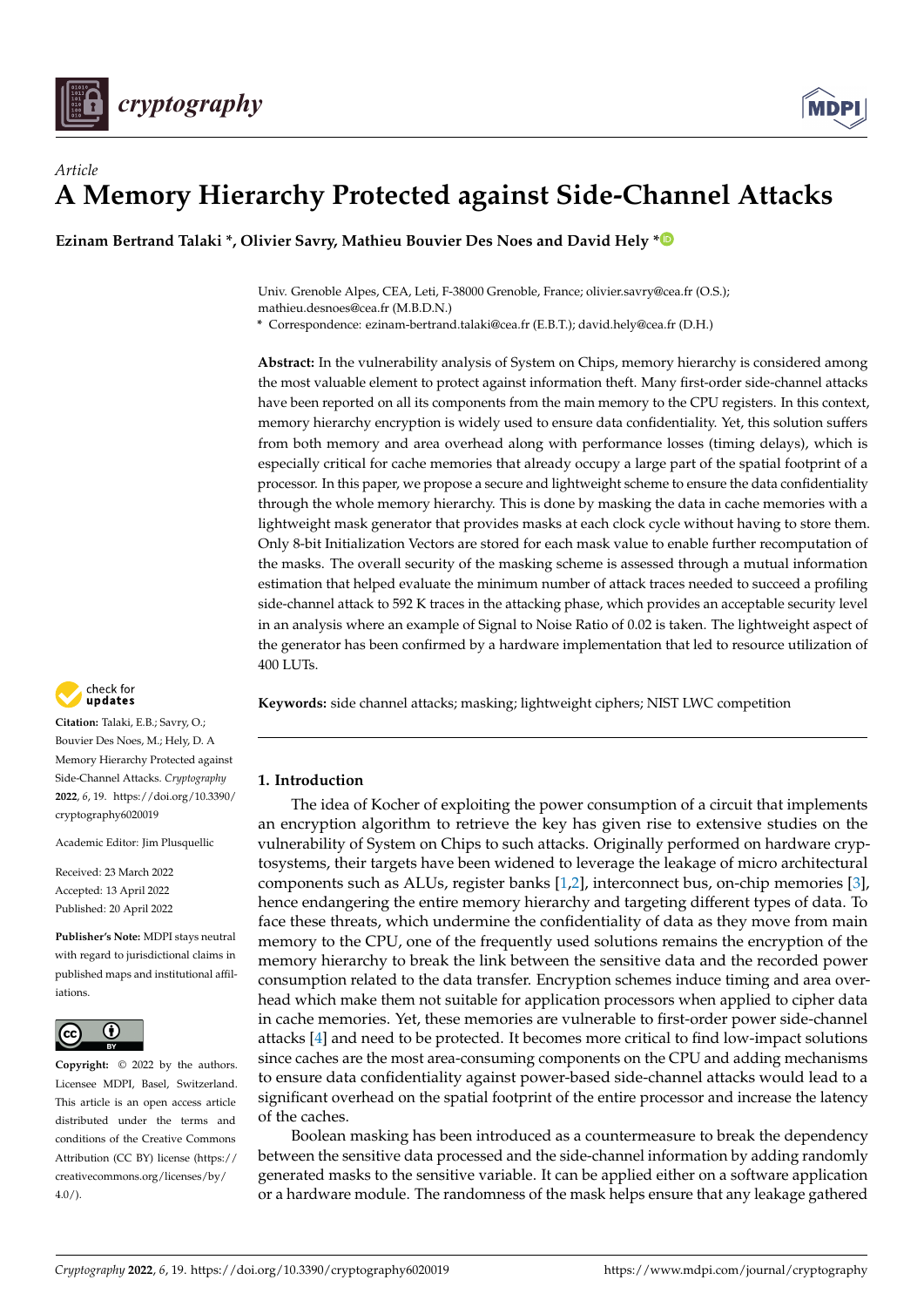by the adversary does not lead to direct recovery of the sensitive data. This solution has been widely studied and implemented in several consumer devices such as smartcards [\[5\]](#page-14-4). Instead of keeping encrypted data throughout the whole memory hierarchy, masking the data to be sent to the cache memory till the CPU registers could be a relevant alternative to continue ensuring data confidentiality. Applying a masking scheme in hardware requires some extra memory to store all the generated masks, which may be costly when applied to cache memories. It raises the challenge of generating mask values with low area, latency and memory overhead. In order to address this issue, we present in this paper a masking method for protecting data in cache memories against first-order side-channel attacks based on power consumption analysis. It relies on a lightweight mask generator, referred to as LightMaG, to provide a 64-bit mask value at each clock cycle using a lightweight cryptographic primitive (Subterranean 2.0 [\[6\]](#page-14-5) in our case), ensuring a low area overhead. In this scheme, only an 8-bit Initialisation Vector (IV) is stored in the cache rather than the 64-bit mask. We also show how masking approach fits efficiently into a memory hierarchy protection mechanisms by dealing with the interface with the interconnect bus which provides encrypted data that is further decrypted and masked before being sent through the different cache memories up to the CPU registers which contain masked data and their masks with the goal of masking the execute stage of the CPU pipeline. A methodology to assess the security provided by the mask values and the required properties to achieve first-order side-channel security is also described in this paper.

The rest of the paper is organized as follows: Section [2](#page-1-0) presents the previous work related to our proposal and the main motivation of our work. It is followed by the attacker model definition in Section [3.](#page-3-0) Background on the masking countermeasure and security evaluation of masked implementations using mutual information (MI) is provided in Section [4.](#page-4-0) Section [5](#page-5-0) shows the results of MI estimation on simulated side-channel traces and the security requirement for the definition mask generation in order to achieve first-order security. LightMag is described in Section [6,](#page-7-0) followed by some discussion on the use of the generator and some possible enhancement in Section [7.](#page-12-0) Then comes the conclusion of the paper.

## <span id="page-1-0"></span>**2. Motivations and Related Work**

Side-channel attacks can exploit microarchitectural leakage of modern SoCs to retrieve sensitive data at any stage of the memory hierarchy. Arsath et al. proposed a framework (PLAN) to identify leaking modules in a microprocessor [\[3\]](#page-14-2) without even needing a physical chip, as it takes a pre-synthesized netlist as input. They reported leakage on the memory hierarchy (cache, registers, RAM) and even on the ALU and FPU of an open-source RISC-V processor (Shakti-C [\[7\]](#page-14-6)). A first-order side-channel vulnerability has been reported on SRAM cells and embedded memories while recording their power consumption [\[8\]](#page-14-7). Many other leakage assessments and first-order attacks have been conducted on other parts of the memory hierarchy such as interconnect bus and CPU registers in order to reveal the Hamming weight of the data, Hamming distance between two data, and even the data value directly [\[1](#page-14-0)[,9](#page-14-8)[,10\]](#page-14-9). All these work rise the necessity of mitigating such attacks on the data during the transit in the memory hierarchy. This is mostly done by encrypting these data. Several approaches have been designed with the purpose of encrypting the data in the memory hierarchy while keeping in mind the need to reduce the impact of this encryption on the performance of the processor. There are, for example, the works of Unterluggauer et al. [\[11\]](#page-14-10) and Yin et al. [\[12\]](#page-15-0) where the content of the main memory is encrypted before being stored and decrypted when loaded by the processor. Wong et al. also proposed a design of a memory protection unit to ensure confidentiality and integrity of data on a RISC-V SoC [\[13\]](#page-15-1). They specifically encrypt communication in the L2 cache-DRAM traffic, assuming all the components between the L2 cache and the CPU to be in a secure world. As opposed to the previous propositions, their solution focuses on the security of the DRAM memory content, which does not take into account the security of the data in cache memories and registers. Arsath et al. designed PARAM [\[3\]](#page-14-2), a power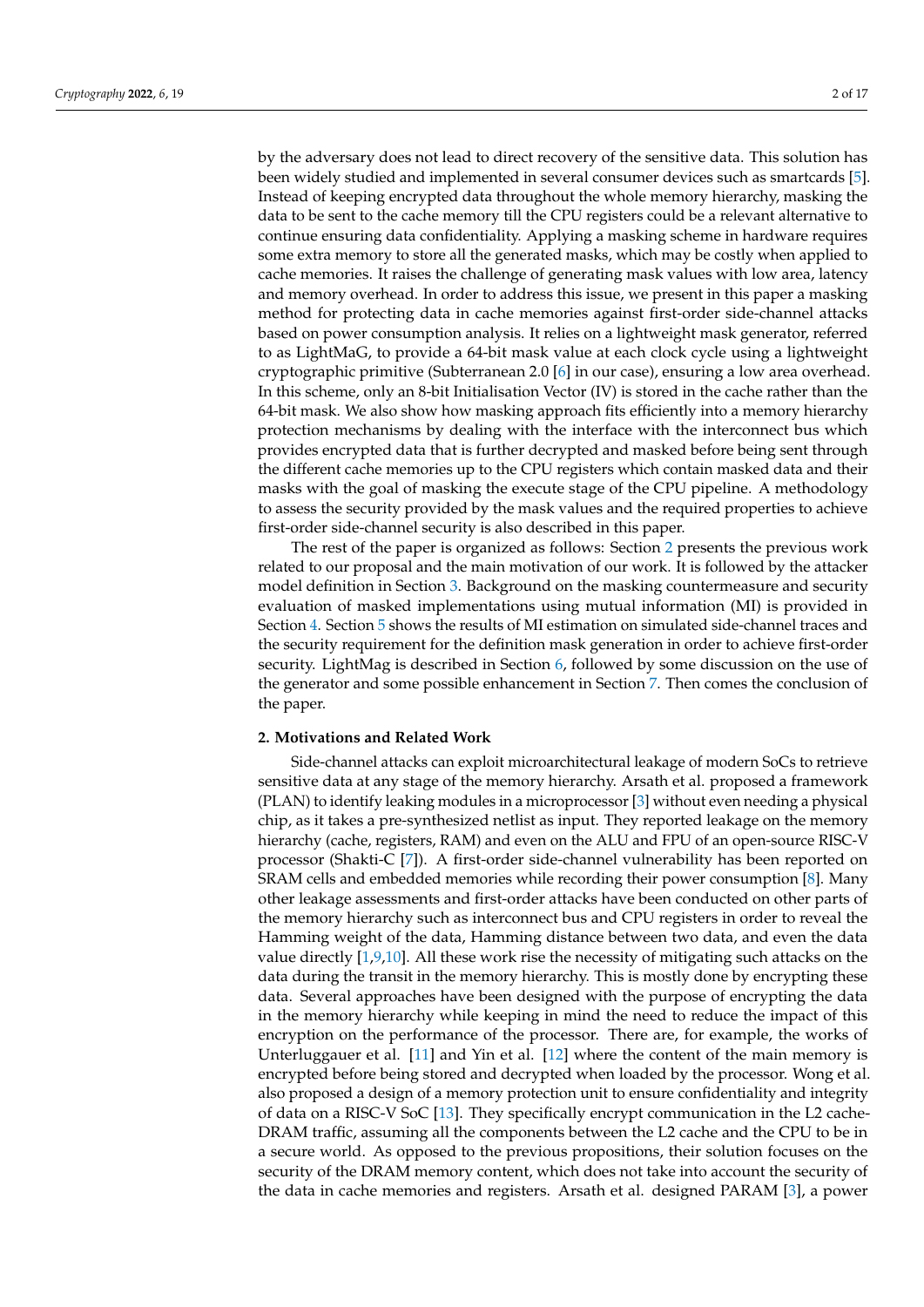attack resistant microprocessor. They protect all the leaking modules of the processor by encrypting the data and addresses using a 4-round Feistel structure, which leads to a lightweight solution compared to previous ones. To prevent the disclosure of the secret key through side-channel attacks, the authors use the frequent re-keying strategy implemented with a remapping unit. Despite the lightweight aspect of their solution which can cope with the limited resources available in cache memories, the remapping unit will increase the cache misses since the dirty lines of the cache are written back to the memory before changing the key. In addition to performance degradation, depending on the key refreshing frequency, an adversary can mount a template attack since the authors did not provide information on that frequency.

Considering all the studies mentioned above, the primary motivation behind our work is how to bring data securely from the main memory to CPU registers and to prevent data eavesdropping via side-channel attacks on the execute stage of the CPU by enabling secure execution of instructions in that stage. For this purpose, a simple datapath between the DRAM and the CPU is briefly illustrated in Figure [1.](#page-2-0)

<span id="page-2-0"></span>

**Figure 1.** Simple datapath from memory to registers.

It is widely adopted in the literature that protecting such transfers can be done with encryption. Nonetheless, keeping encrypted data in cache memories (boxed in dotted lines in Figure [1\)](#page-2-0) is more tricky than it seems. To do this, one needs to implement a module to decrypt the data upon a cache hit before sending it to the execute stage of the pipeline. This approach is time and area-consuming. To prevent this, boolean masking can help lighten the encryption in the cache memories. In practice, instead of sending encrypted data in the caches, we decrypt it at the output of the interconnect bus and mask it before sending it to the last level cache. At the output of the L1 cache, the masked data and the mask are sent to the registers. This provides inputs for the execute stage to process instructions on masked data. Figure [2](#page-3-1) illustrates the described protection method which will be applied to a SoC embedding a 64 bit RISC-V CPU.

The main drawback in a masking scheme is the need to store the masks in order to be able to unmask the data. This inevitably leads to memory overhead and moreover a spatial overhead since we are dealing with caches. The manufacturing cost of a chip is directly proportional to the area size of the chip. Since caches occupy almost half of a CPU's surface, storing the masks would generate an additional cost of about 50% of the manufacturing cost of the circuit. Here comes the need for a masking scheme in which the mask storage condition is relaxed. To tackle this problem, we propose LightMaG, a lightweight mask generator that can output 64-bit masks at each clock cycle using a lightweight cipher. With this generator, only 8-bit IVs are stored in the cache (instead of 64 bits). We hence reduce the memory and delay overheads and the lightweight cipher used helps keep a low area overhead on the overall spatial footprint of the CPU. Being aware of this, it is reasonable to wonder whether our masking solution will be able to protect the data in the caches from first-order power side-channel attacks. We address this concern in Section [5](#page-5-0) with leakage estimations on simulated traces.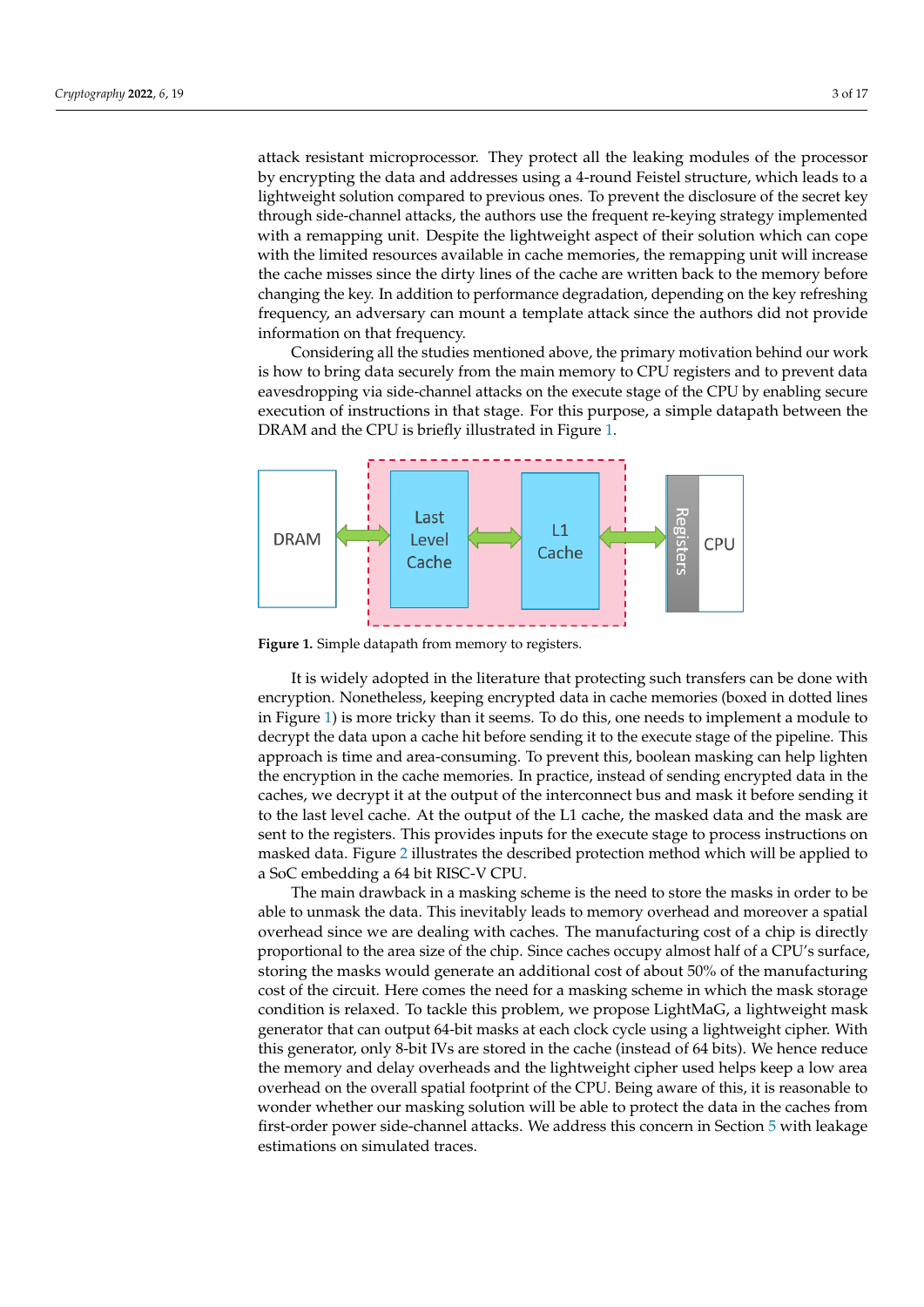<span id="page-3-1"></span>

**Figure 2.** Overview of protected memory hierarchy.

Beyond the design of a countermeasure, this paper presents a design methodology to help designers in the various implementation options they can make to secure their circuits. Despite the accuracy that could be provided by leakage assessment experimentations on an actual prototype, using simulated traces is more valuable since experimental results from a specific circuit are only valid for a single SNR value (single noise level) whereas simulation can be run on a wide range of SNR values allowing designers to estimate the security level they can achieve according to the noise level on their chip.

## <span id="page-3-0"></span>**3. Attacker Model**

Based on the vulnerabilities of memory hierarchy to first-order side-channel attacks described earlier, we defined the resources and information an attacker could target in the memory hierarchy of a RISC-V based SoC. We build our model on top of the Dolev-Yao attacker model [\[14\]](#page-15-2), considering the attacker to be able to intercept or forge any message in the "non-protected world" of the SoC like depicted in Figure [3.](#page-3-2)

<span id="page-3-2"></span>

**Figure 3.** Protected vs unprotected parts against invasive attacks on the SoC.

Invasive hardware attacks such as microprobing and Focused Ion Beams (FIB) on the CPU and caches are not considered in this attacker model. The possible attacks of the adversary are hence limited to first-order such as template attacks or CPA. Higher-order attacks are out of the scope of our analysis. The underlying Dolev-Yao model also allows us to assert that the attacker cannot perform cryptanalysis based on the mathematical construction of the cryptographic primitives used for the communication between the CPU and the main memory. We define the following attributes of the attacker: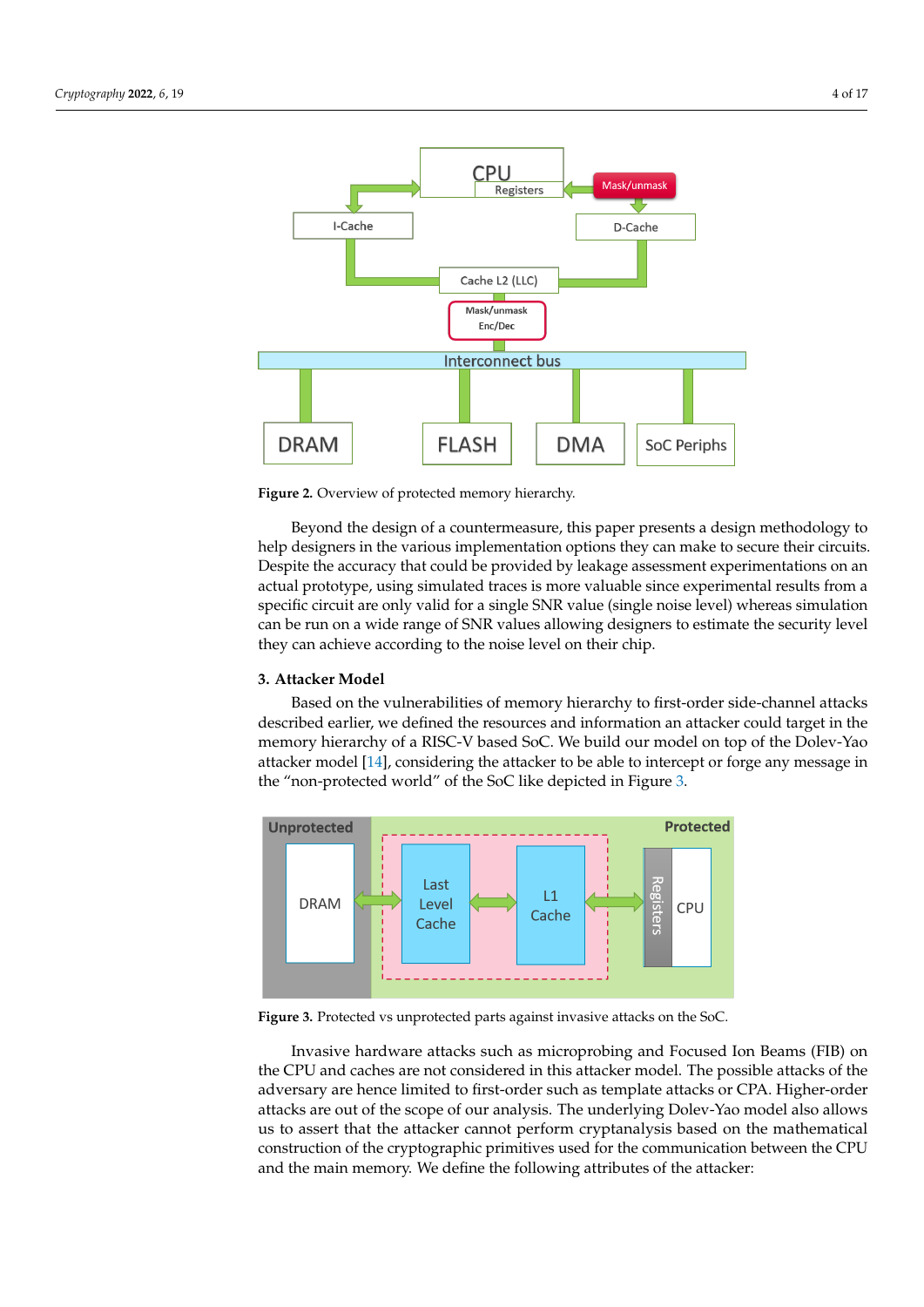- Knowledge of the architecture:the RISC-V ISA documentation is publicly available hence a good knowledge of the circuit's (micro)architecture is expected since the implementation characteristics will also be available.
- Access to the chip: the attacker has:
	- **–** *physical access*: power consumption and EM radiation of the circuit
	- **–** *logical access*: registers, programming the CPU, I/Os, GPIOs.
- Main goal: retrieve any data in the memory hierarchy or at least their Hamming weight (HW) or Hamming distance (HD).

The relevance of this attacker model lies in the fact that various observation attacks have been demonstrated on all the parts of the memory hierarchy. A template attack on the interconnection bus has made it possible to recover the HW of the data passing through it  $([10])$  $([10])$  $([10])$  and also the HW and HD of the data in a CPU register. Moreover, the possibility of directly retrieving the value of the data was demonstrated in that same work, with a probability of 0.96 for 200 attack traces and a residual enumeration complexity of  $2^{13.2}$ . Cache memories vulnerability to first-order power analysis attack has been exhibited by Giterman et al. [\[8\]](#page-14-7).

## <span id="page-4-0"></span>**4. Background**

## *4.1. Masking against Side-Channel Attacks*

Side-channel attacks exploit the link between processed data and the corresponding observable physical quantity of a given device. Masking is part of countermeasures based on the adjustment of individual modules or the design datapath to improve security. It aims at removing that link by adding a random mask value to the actual data. Hence, all cryptographic operations are modified in order to process masked input data and return masked output data. In this context, an attacker has to analyze multiple time instants in the side-channel trace since the original data has been split into several parts. It can be more efficient than solutions such as secure logic styles in terms of overheads but is more case-specific and hardly applicable to other modules.

Two masking methods have been proposed by Messerges [\[15\]](#page-15-3): arithmetic masking and boolean masking. A mask *m* is added to a given data *x* of size *k* to produce a masked data.

- Arithmetic masking:  $x_m = (x m) \mod 2^k$
- Boolean masking:  $x_m = x \oplus m$

The cryptographic algorithm is no longer computed on the secret variable but on the two independent shares *x<sup>m</sup>* and *m*. Many masking schemes have been introduced such as Threshold implementation [\[16\]](#page-15-4), Domain Oriented Masking [\[17\]](#page-15-5), Unified Masking [\[18\]](#page-15-6). . . Instead of using only one random value (first-order masking), one can increase the number of masks to *d* for example  $(d + 1)$  shares). The goal here is to protect against side-channel attacks that target the computation on several variables at a time. In this scheme, which is analogous to the d-probing secure circuit of Ishai et al. [\[19\]](#page-15-7), an attacker that can record the instantaneous leakages of up to *d* shares of the secret variable, cannot retrieve the sensitive information. Initially seen as an empirical solution, many efforts have been made to provide formal security proofs of masking [\[20](#page-15-8)[,21\]](#page-15-9).

There have been significant improvements since the original idea, both in higher-order masking [\[22](#page-15-10)[,23\]](#page-15-11), in attacking masked circuits [\[24\]](#page-15-12) and in formal proofs of different masking schemes, whether at software level or hardware level. In the rest of this paper, when referring to masking, we imply first order boolean masking for hardware modules.

# *4.2. Evaluating the Security of Masked Implementation*

When investigating the robustness of circuits to first-order side-channel attacks, leakage analysis methods are used to check whether any leaks could lead to an attack. These methods only shows the existence of leakage without proving whether that leakage is exploitable or not and how this can be done. Various tools have been developed for this purpose (TVLA [\[25\]](#page-15-13), *t*-test [\[26\]](#page-15-14), correlation test [\[27\]](#page-15-15), mutual information analysis [\[28\]](#page-15-16), etc.).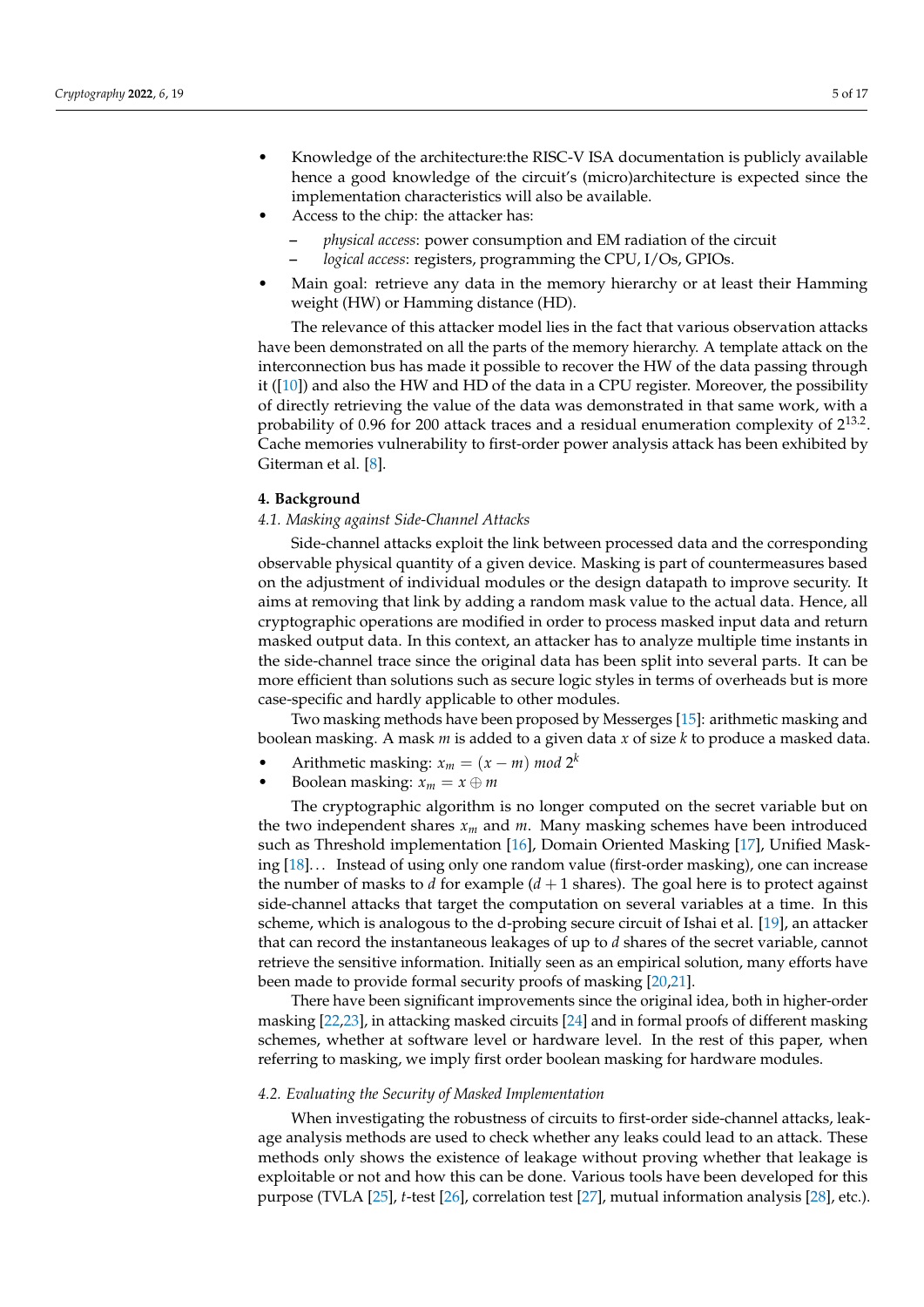In the case of masked implementations, these tools are still applicable, but mutual information, which makes it possible to capture all kinds of dependencies between side-channel traces and sensitive data, is still the most relevant tool, unlike, for example, the correlation test, which only points out linear dependencies. The mutual information (MI) between two random variables is the amount of the information learned on one of them when observing the other. It has been introduced as a generic distinguisher to exploit all side-channel information available in a trace with respect to a given variable [\[28\]](#page-15-16). Besides using MI only for leakage assessment, it can be used to give theoretical requirement on the masks generation in order to get an overall secure masking scheme. This is shown by Grosso et al. when trying to find the impact of randomness on the performances of masking schemes [\[29\]](#page-15-17). They compute the MI on a masked AES S-box using different masks distribution and for different noise variances. They confirmed the need for uniform masks for an optimally secured masking scheme since it is well-known that uniform distribution lead to maximum entropy, which is desired in masks generation.

The topic of evaluation of secure implementations has always been of interest in the research community. The number of traces required for a successful attack has been widely adopted as a sound metric for evaluating such implementations. Given that mutual information is the most appropriate way to analyse the leakage of a masked implementation, the challenge now is to determine how many traces it will take to carry out a successful attack based on an MI analysis. This question has been answered by Cherisey et al. by linking the number of traces required to succeed an attack and the MI through an inequality [\[30\]](#page-15-18) recalled in Equation [\(1\)](#page-5-1). A recent work [\[31\]](#page-15-19) recall the link provided in [\[30\]](#page-15-18) and argue that it can be used for both low and high number of traces, which was not the case in the initial work.

<span id="page-5-1"></span>
$$
\frac{f(SR)}{MI} \le N_{traces} \tag{1}
$$

In this inequality, *f* is a known, invertible, strictly increasing function defined in [\[30\]](#page-15-18) and that depends on the success rate SR. The only parameter to estimate here is the mutual information. MI estimation techniques have been investigated (histogram method and kernel density estimation [\[32\]](#page-15-20)) since the perspective of its use in the context of side channels has been stated. For our study, we used MINE [\[33\]](#page-15-21), a neural network based MI estimation tool that has been proven by the authors to perform better than the classical methods, especially with higher dimension traces. MINE is fed with the simulated traces and the set of labels corresponding to the HW of the unmasked data. Like any neural network, a learning phase is necessary to allow the tool to increase its efficiency in the classification phase. As opposed to classical deep learning context where the network is trained for further predictions, the MI is obtained by evaluating the loss function which was proven to be up-bounded by the MI. In order to prevent overfitting, the input data is split into training data and validation data. The estimated MI is then the maximum value of the loss function on the validation data.

#### <span id="page-5-0"></span>**5. Security Requirement for Mask Generation**

In [\[29\]](#page-15-17), the authors focused only on the masks distribution and noise level to analyse the security of a masking scheme. To complement their analysis, we suggest that the security of a masked implementation depends on the number of traces needed to successfully attack it. To this end, we define the following security objective for a masked implementation: "*The number of attack traces required to retrieve the unmasked data with a profiling attack has to be at least 10,000 traces*". Profiling attacks have been chosen because they are assumed to be the worst-case attack scenario for the attacked device. The threshold of 10,000 attack traces is due to the fact that most attacks published in the literature use less than 2000 traces for the attack phase, considering that it is difficult to obtain more exploitable traces on a circuit that is not under control by the adversary. Hence, setting a threshold of 10k traces allows for a reasonable security margin. We also set this threshold assuming that the attacker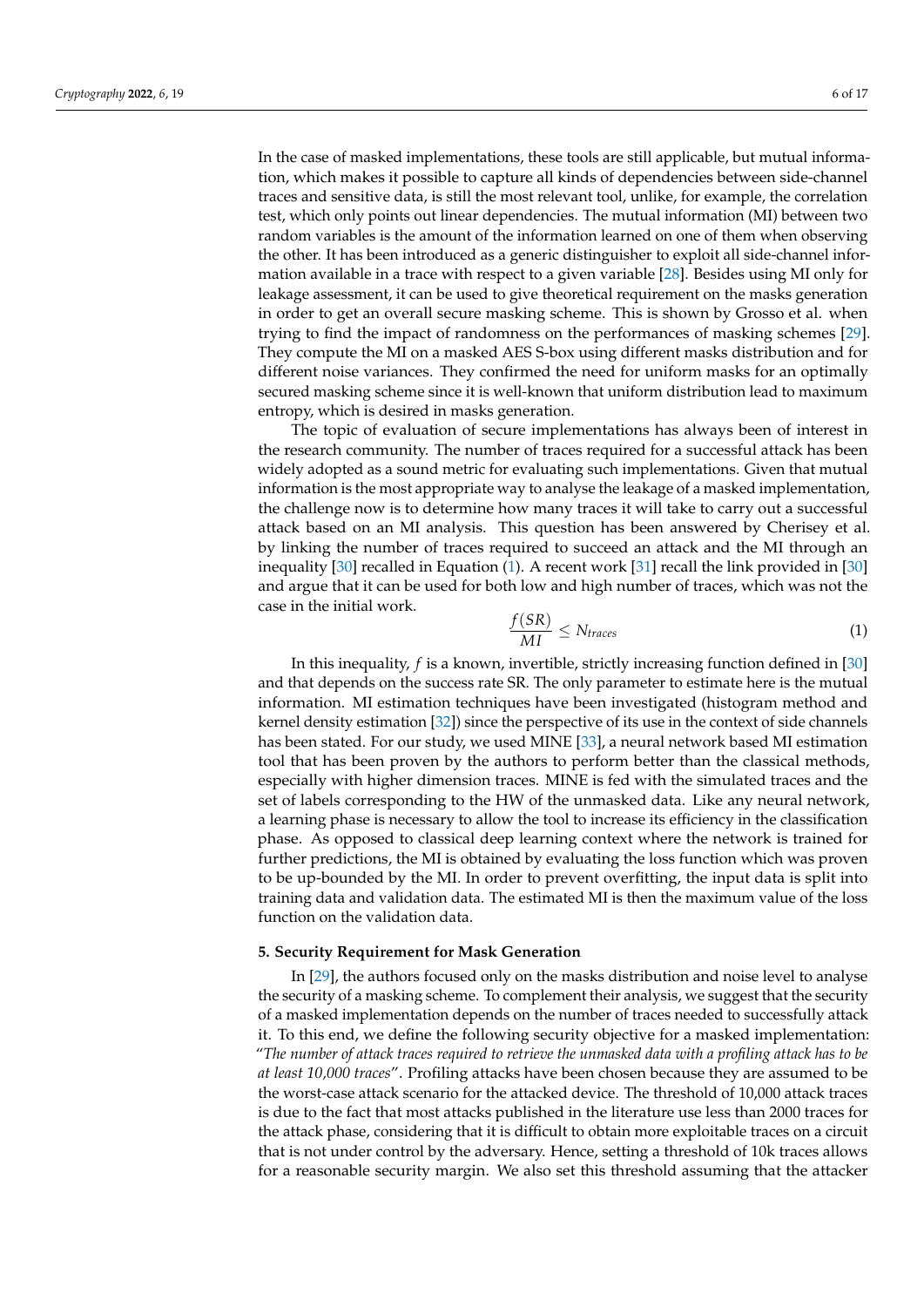can gather infinite number of traces on the profiling device, which is consistent with the principle of the attack.

Reaching this security goal is challenging if there is no substantial noise on the circuit, even if uniform masks are used. This shows the key role of noise as complementary approach to masking countermeasure. The goal of the experiments presented in this section is therefore to verify whether it is still possible to reach that objective with a biased mask distributions instead of uniform masks, and with what noise level this could be done. To do this, MI is estimated using MINE with simulated side-channel traces of masked implementation in which we vary the distribution of the masks and the noise level.

## <span id="page-6-1"></span>*5.1. Generating Simulated Traces*

Side-channel leakage based on power consumption is commonly modeled by the sum of a deterministic part related to the ongoing operation at the time of the measurement and a non-deterministic part considered as noise. This noise may be related to the measuring instrument or either to other ongoing operations that are not being targeted or to the operation of other components in the circuit. It is usually considered to be a realisation of a Gaussian variable with mean zero and standard deviation *σ*. According to this model, we simulate leakage traces for a sensitive variable *v* with Equation [\(2\)](#page-6-0).

<span id="page-6-0"></span>
$$
L(v) = \psi(v) + Noise
$$
 (2)

The function that links the value of *v* to the observed physical leakage, namely the leakage model, is represented in this equation by *ψ*. The traces are generated using 8-bit variables. Some random data are generated and "XORed" with the masks to obtain the masked data. We then construct traces containing two samples with the Hamming weight (*HW*) as leakage model ( $\psi = HW$ ). The first sample represents the leakage of the mask and the second represents the leakage of the masked data. The standard deviation of the noise has been kept variable so that it allows us to study the influence of noise on the efficiency of masked implementations and also to evaluate the randomness properties of the masks.

## *5.2. Mutual Information Estimation*

Depending on the type of distribution from which the masks come, a higher or lower MI can be obtained. In order to better understand this effect, we aim to characterize different masks distributions for 8-bit variables. MI is estimated between a side-channel record of a masked implementation and the target sensitive variable using simulated traces. Simulation enables the control and change of the masks generation algorithm to observe the resulting MI as a function of the Signal to Noise Ratio (SNR) which is linked to the noise level in the circuit. For this purpose, we defined two types of mask distributions.

- *Uniform masks*: They correspond to mask values generated uniformly over the 2<sup>n</sup> possible values, where *n* is the size of the mask.
- *biased mask-x*: A bias is introduced in the mask values distribution. That is, among all the possible values, we randomly pick *x* values that will be used as masks. It means that the set of possible values has been reduced to those *x* values, which will lead to more repetition of the masks.

Figure [4](#page-7-1) explains the experimental process we have been through for the MI estimation. For each noise variance, we generate the masks according to a given distribution (uniform or biased) and we simulate the corresponding side-channel leakage as explained in Section [5.1.](#page-6-1) Then we compute the MI between the trace and the unmasked data using the HW leakage model. 1000 MI estimations per noise variance were ran to remove measurement fluctuations due to noise.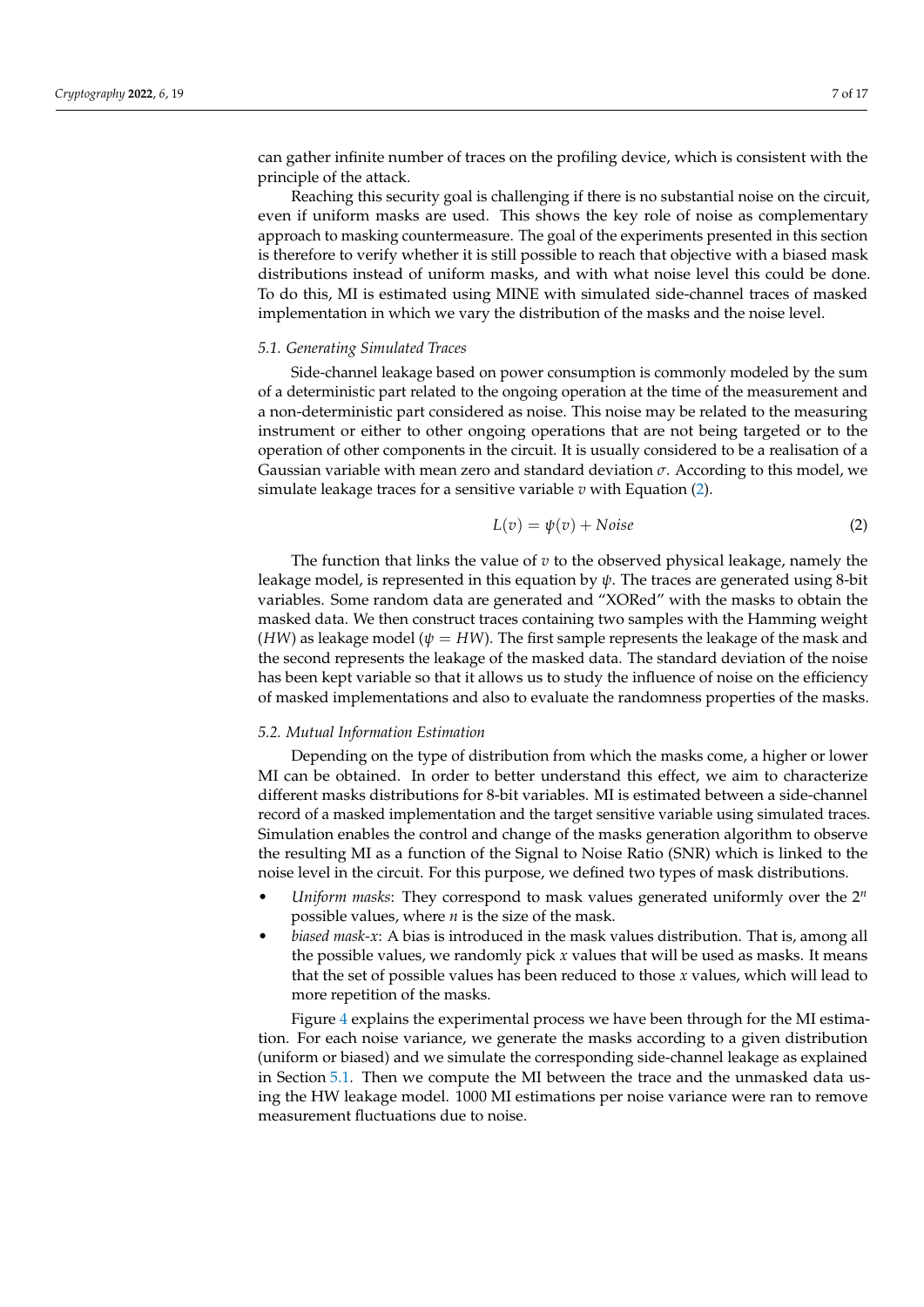<span id="page-7-1"></span>

**Figure 4.** MI estimation process.

The simulations were done for different noise levels reflected in the SNR values. For a n-bit data and a noise variance  $\sigma^2$ , we compute the SNR with Equation [\(3\)](#page-7-2).

<span id="page-7-2"></span>
$$
SNR = \frac{n}{4\sigma^2} \tag{3}
$$

For the biased masks, we used  $x = 2, 4, 8, 16$ . The result is depicted in Figure [5.](#page-7-3)

<span id="page-7-3"></span>

**Figure 5.** MI estimation for different noise and bias levels.

With a closer look at this figure, we can notice that for low noise levels, the MI is almost the same and quite high (around 1) whether the masks are biased or not. We can also see that in the presence of a high noise level (SNR between 0.01 and 0.1), the MI is significantly reduced for both uniform and biased masks. This highlights the soundness of masking when combined with noise  $[34]$ . Using the inequality  $(1)$ , we can quickly realize that a potential attack would need at least 10k attack traces to succeed if biased masks are used (biased mask-16 and biased mask-8) on a device where the SNR is  $10^{-2}$ . From these results, we can now define the architecture of a mask generator while keeping in mind that even if the output masks are biased, the security goal is still reachable.

#### <span id="page-7-0"></span>**6. The Lightweight Mask Generator (LightMaG)**

In order to provide a secure masking scheme that meets the performance and area requirements associated with caches, the security and architectural constraints that any mask generator should satisfy are defined hereafter.

• **Security constraint:** the generated masks have to enable the protection of the masking scheme against an attacker with up to 10,000 attack traces.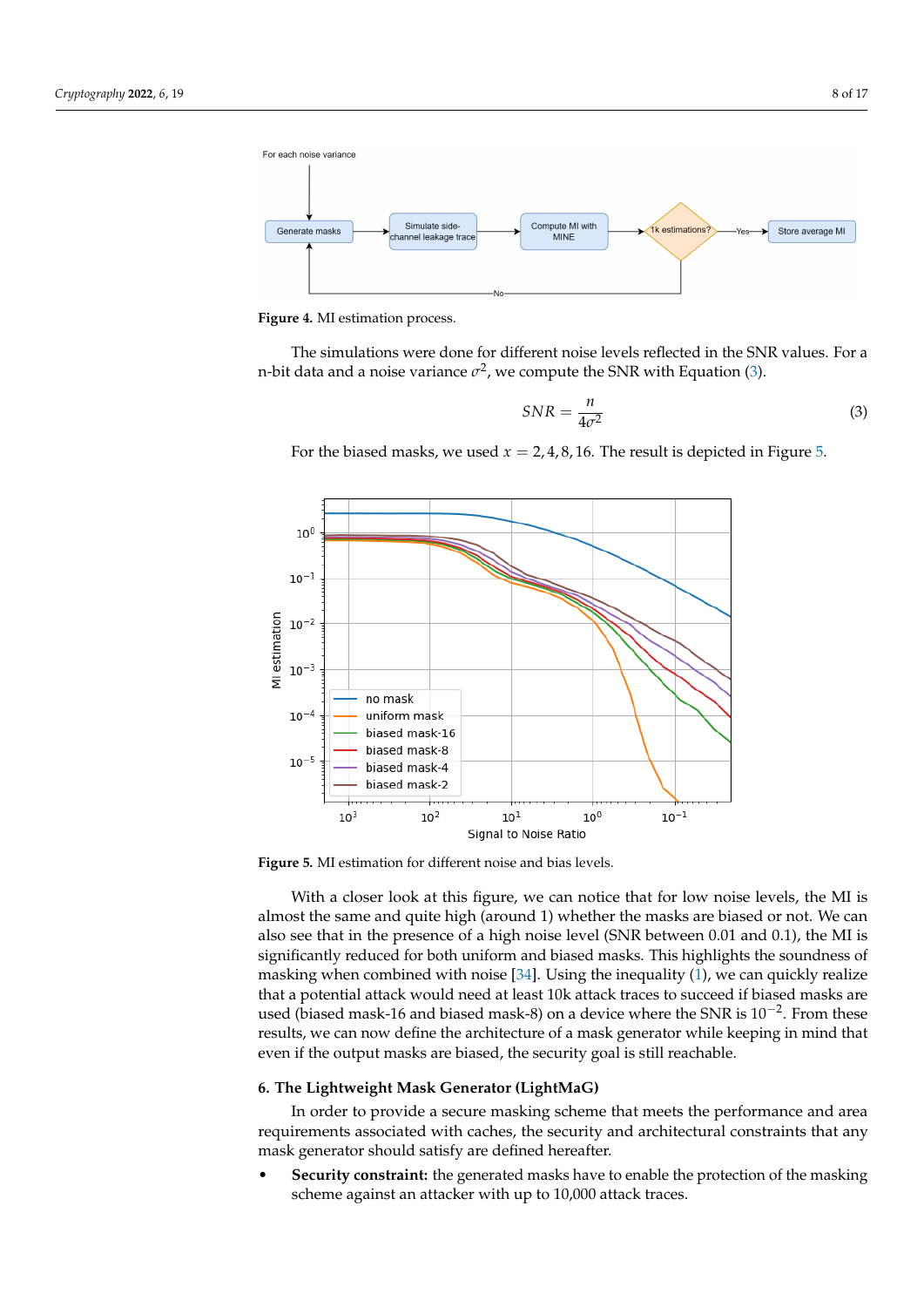## • **Architectural constraints:**

- **–** The mask generator must have a low area footprint since it is intended to be implemented near the cache memories.
- **–** A new mask has to be available at each clock cycle
- **–** It must be possible to recalculate the masks as needed

In order to respect the security constraint, a TRNG would do the job as it will produce uniform masks that will require less noise than biased masks to respect our constraint. However, this solution does not respect the architectural constraint concerning the ondemand reproducibility of masks unless they are stored, which would double the size of the cache memory and thus be unacceptable to us due to area constraint. The experiments conducted in Section [5](#page-5-0) have proven that depending on the bias, a low MI can be obtained if there is enough noise on the SoC where the generator is implemented and hence, satisfy the security requirement. Our goal then is to define a mask generator that complies with the architectural constraint while having the right bias level to also comply with the security requirement. To do this, we build our generator on top of the round function of a lightweight cryptographic primitive, Subterranean 2.0. Subterranean ranked first in hardware benchmarking either on FPGA [\[35\]](#page-15-23) or ASIC [\[36\]](#page-15-24) in terms of spatial footprint and speed compared to other lightweight ciphers submitted to NIST LWC competition [\[37\]](#page-15-25). Those results motivate the architectural choice we made for the underlying primitive of the generator. In addition to the lightweight aspect, its cryptographic properties helps ensure the ability to reproduce the masks when needed without storing the whole masks but only some input parameters. Depending on the inputs of the mask generator, the bias level in the output masks will be more or less high. In the following, we give a detailed description of the generator, starting with Subterranean round function which is the starting block of the generator. This is followed by a security evaluation of the produced masks in a worst case scenario.

## *6.1. Subterranean Round Function as Starting Block*

The round function R of Subterranean applies a four-step transformation on a state of size 257 bits:  $R = \pi \circ \theta \circ \iota \circ \chi$ . Let *S* denote the state and  $S_i$  the *i*th bit of S ( $0 \leq i \leq 256$ ). The four steps are defined as follows.

- $\chi: S_i \leftarrow S_i + (S_{i+1} + 1).S_{i+2}$
- $\iota : S_i \leftarrow S_i + \delta_i; \delta_i = 1$  *for*  $i = 0$ , 0 *otherwise*
- $\theta$  :  $S_i \leftarrow S_i + S_{i+3} + S_{i+3}$
- $\pi: S_i \leftarrow S_{12i}$

The authenticated encryption scheme of Subterranean invokes this round function multiple times after absorbing the encryption key, the associated data, the nonce, and the message. Although the limited spatial footprint of the whole algorithm demonstrated by Mohajerani et al. [\[35\]](#page-15-23) (891 LUTs), we chose to apply only a couple of rounds on a predefined state in order to keep a very low area and latency overhead. A trade-off has been made between the number of rounds to use to meet the architectural requirements and the achievable security and we came up to two rounds. This choice is argued later in this section with the security analysis of the produced masks.

In the original submission, the authors defined an absorption function that injects 33 bits into the state and an extraction function that extracts 32 bits of the state. To meet our need to have 64-bit masks, we changed the structure of these functions to absorb (respectively extract) 128 bits instead of 33 bits (respectively 32 bits). Extracting 128 bits will help mask the 64-bit data and an optional 64-bit integrity tag to ensure both confidentiality and integrity of the data in the caches.

## *6.2. Architecture of LightMaG*

The architecture of the proposed mask generator is shown in Figure [6.](#page-9-0)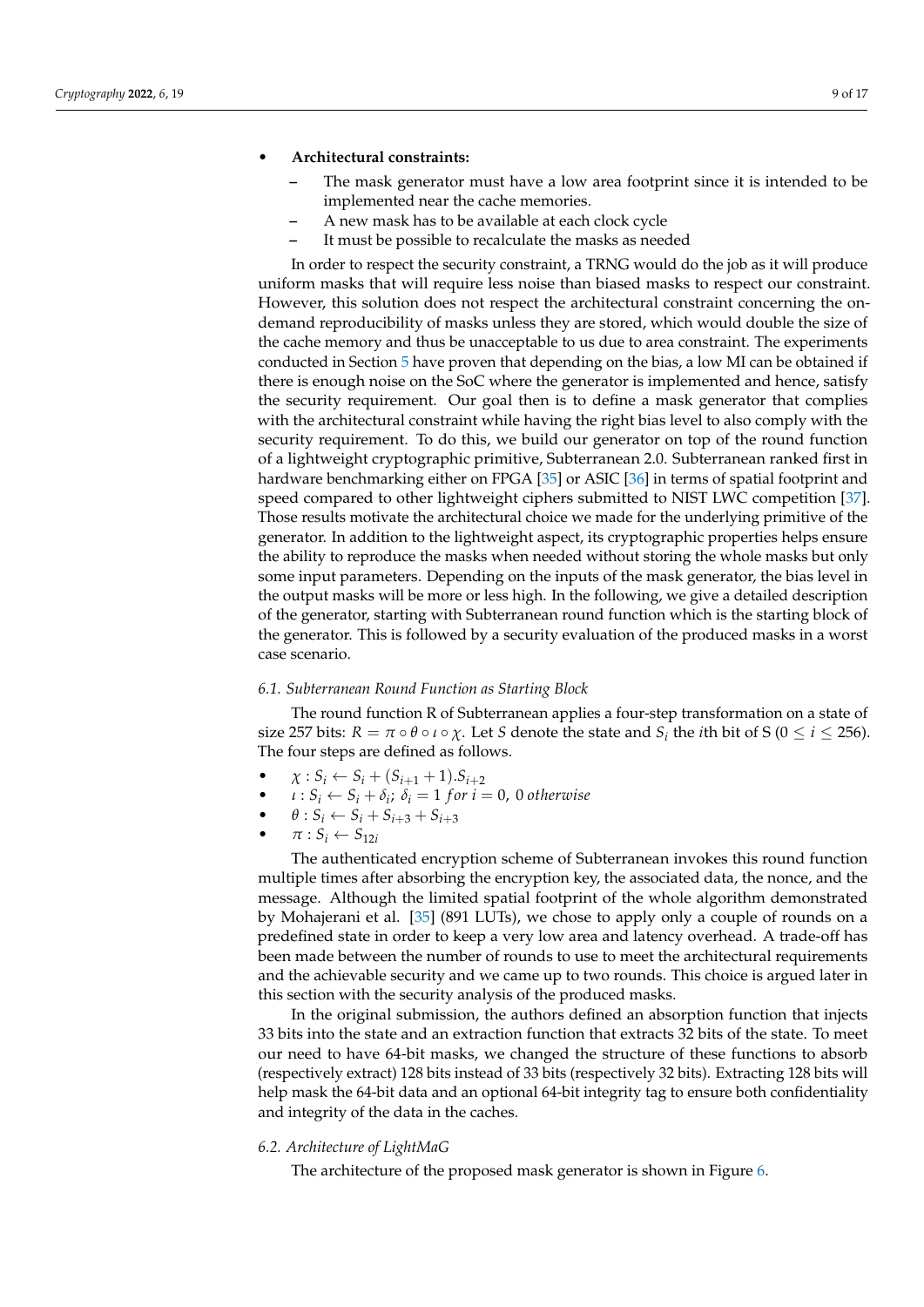<span id="page-9-0"></span>

**Figure 6.** Architecture of LightMaG.

This generator is intended to be used for masking the content of cache memories. Therefore, we use some attributes of the data as inputs of the generator. The state is initialized with:

- A 128-bit key K,
- An 8-bit IV,
- The address of the data to mask/unmask,
- An Address Space Identifier (ASID): assigned by the Operating System (OS) to each process to distinguish its virtual address space from that of other processes (to avoid flushing the TLBs upon a context switch). This identifier is used in both ARM and RISC-V architectures.
- A Pointer identifier (Ptr\_id) that allows making countermeasures against temporal and spatial memory vulnerabilities [\[38\]](#page-16-0)

$$
State \leftarrow K||ASID||IV||Ptr_id||address||0^{16}||1^{16}
$$
 (4)

The 256 LSB bits of the initial state are permuted by the mean of DES permutation according to the scheme in Figure [7](#page-9-1) before applying the first round.

<span id="page-9-1"></span>

**Figure 7.** Permutation of initial state.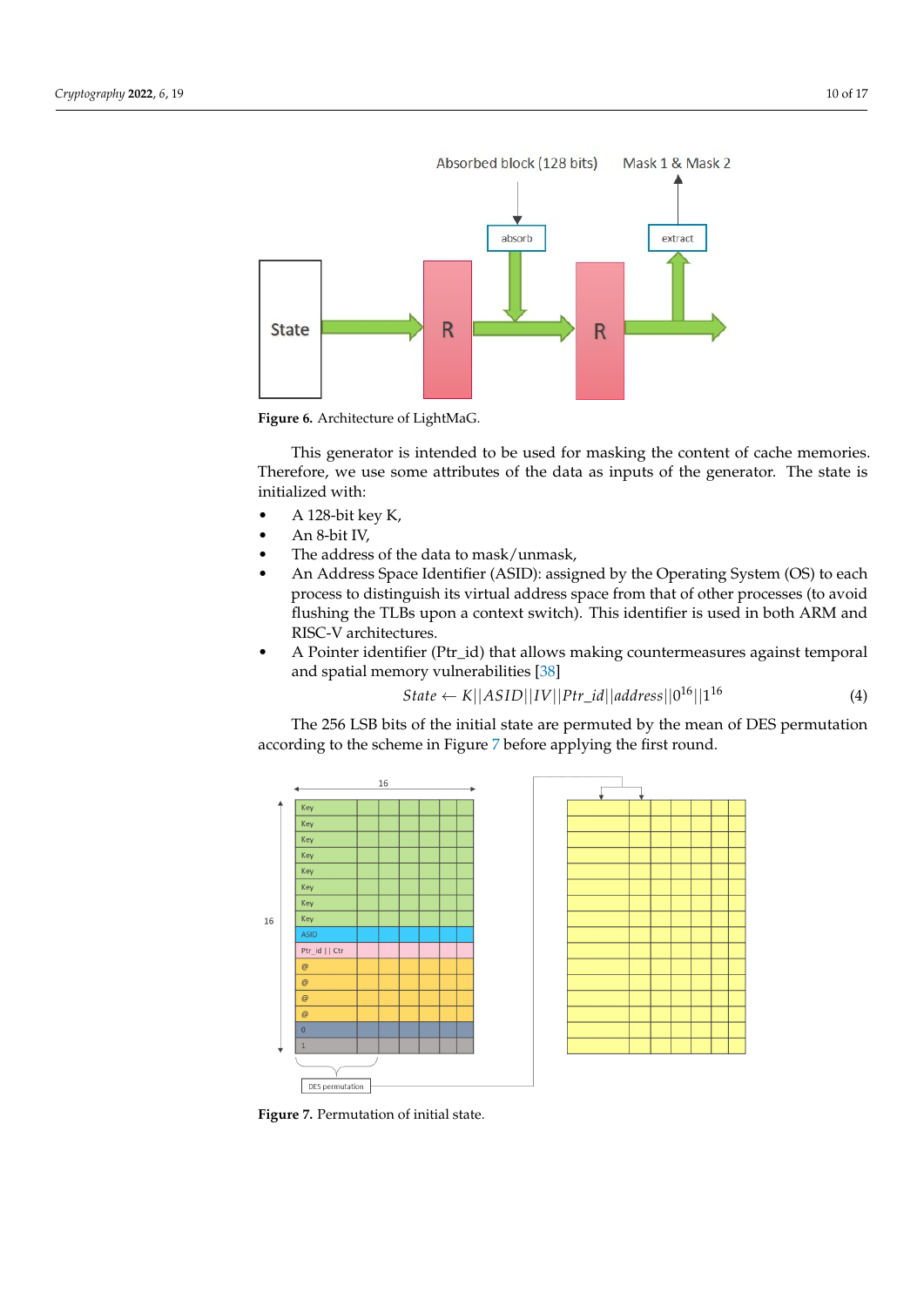At the output of the first round, a 128-bit block is absorbed using the modified absorption function previously defined. The composition of the absorbed block is given by Equation [\(5\)](#page-10-0) where  $\mathcal{Q}(48)$  denotes the 48 LSB bits of the address.

<span id="page-10-0"></span>
$$
Absorbed \ block \leftarrow Ptr\_id||IV||@(48)||Perm\_DES(\overline{Ptr\_id}||IV||@(48))
$$
 (5)

The resulting state is then sent into the second round of Subterranean. Two masks  $(2 \times 64 \text{ bits})$  are extracted after the second round. These will be used to mask the data in the cache memories.

The structure of the initial state and the permutation performed on it, as well as the structure of the absorbed block, ensure that the masks produced are consequently variable, as can be seen in Figure [8](#page-10-1) which shows the cumulative distribution functions of each byte of the masks (Mask 1). Here we can observe distribution functions that approach the one of uniform distribution. The same behaviour is observed in the distribution of the other 64 bits (Mask 2).

<span id="page-10-1"></span>

**Figure 8.** Cumulative distribution function of the mask values.

# <span id="page-10-2"></span>*6.3. Security Evaluation of LightMaG Masks*

After defining the architecture of the mask generator, an evaluation is imperative to check the compliance of LightMaG masks to the security requirement previously defined. Therefore, we compute MI values obtained with these masks and uniform masks for different noise levels (represented here by the SNR), again using simulated traces with HW leakage model. In order to generate the masks for the simulation, we set a fixed value (randomly chosen) for all the parameters of the initial state (address, key, Ptr\_id, ASID) except the IV which is incremented between each computation. In this configuration, we will have only 256 different masks out of the  $2^{64}$  possible masks meaning that we have highly biased masks. Figure [9](#page-11-0) shows the MI as a function of the SNR.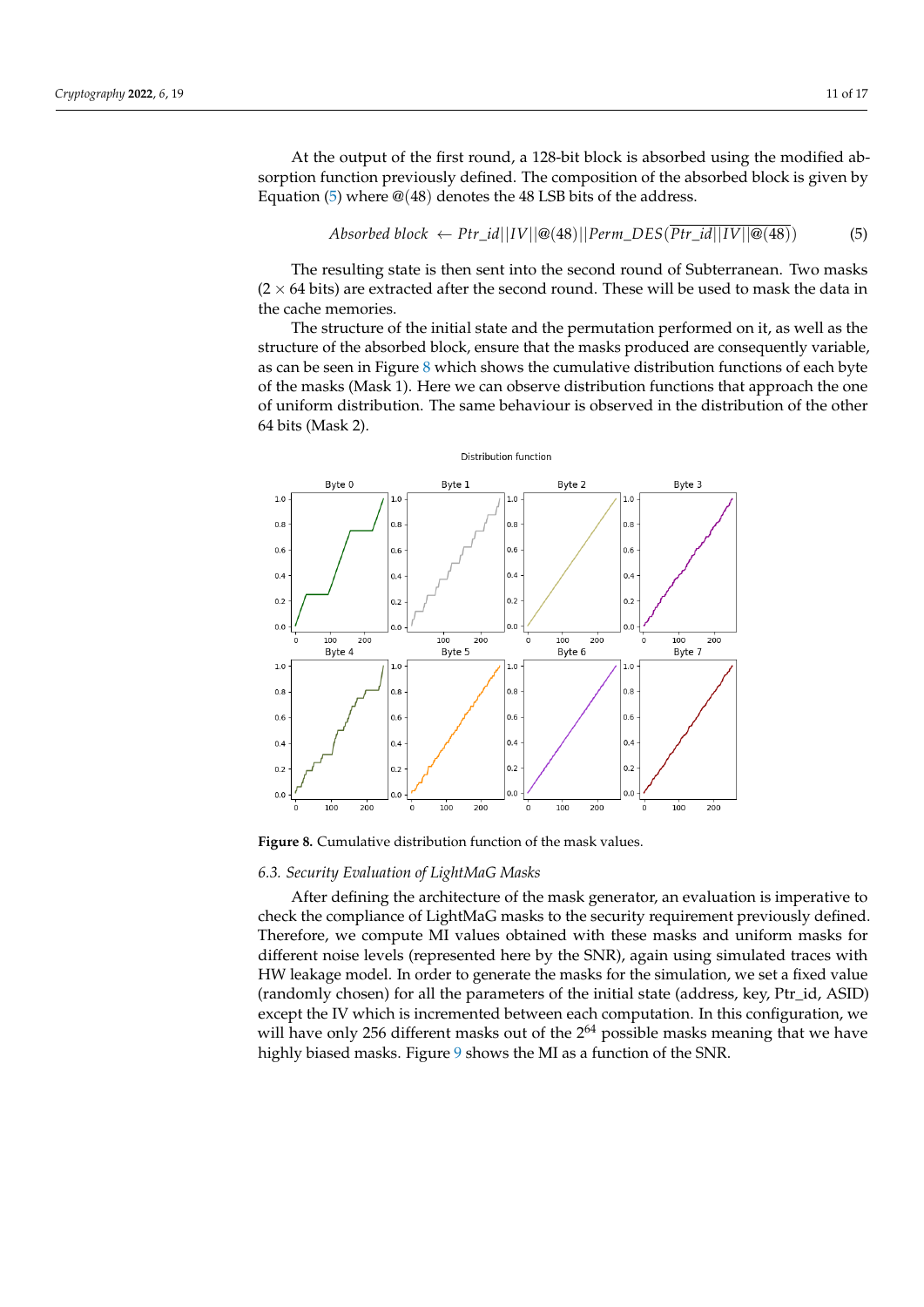<span id="page-11-0"></span>

**Figure 9.** Comparing MIs: Uniform vs. LightMaG masks.

Masks provided by LightMaG led to higher MI than those coming from a uniform distribution, even for higher noise levels (lower SNR). This is understandable since our generator does not claim to be a TRNG. The security requirement specifies the minimum number of attack traces from which we can argue that the produced masks lead to firstorder secure masking scheme. Using inequality [\(1\)](#page-5-1), we compute this number for different success rates and a fixed MI. The results are presented in Table [1.](#page-11-1)

<span id="page-11-1"></span>**Table 1.** Number of traces needed to for different success rates. MI set to 10−<sup>5</sup> (SNR = 0.02). Data are masked with LightMaG masks.

| SR                        | 0.80    | 0.90    | 0.95    | 0.99    |
|---------------------------|---------|---------|---------|---------|
| f(SR)                     | 4.48    | 5.25    | 5.62    | 5.92    |
| Min(N <sub>traces</sub> ) | 448,000 | 525,000 | 562,000 | 592,000 |

We choose the MI corresponding to a SNR of 0.02 as example, which is consistent with the SNR values observed on consumer application processors [\[39\]](#page-16-1). Figure [10](#page-11-2) illustrates the SNR computed on an ARMv7 platform embedding a Cortex-A7 dual-core which is an application processor able to run an embedded linux.

<span id="page-11-2"></span>

**Figure 10.** SNR on ARMv7 platform with Cortex-A7 dual core.

The results in Table [1](#page-11-1) show that an attacker needs at least 592 K attack traces to get a 99% success rate to retrieve the unmasked data using a profiled side-channel attack such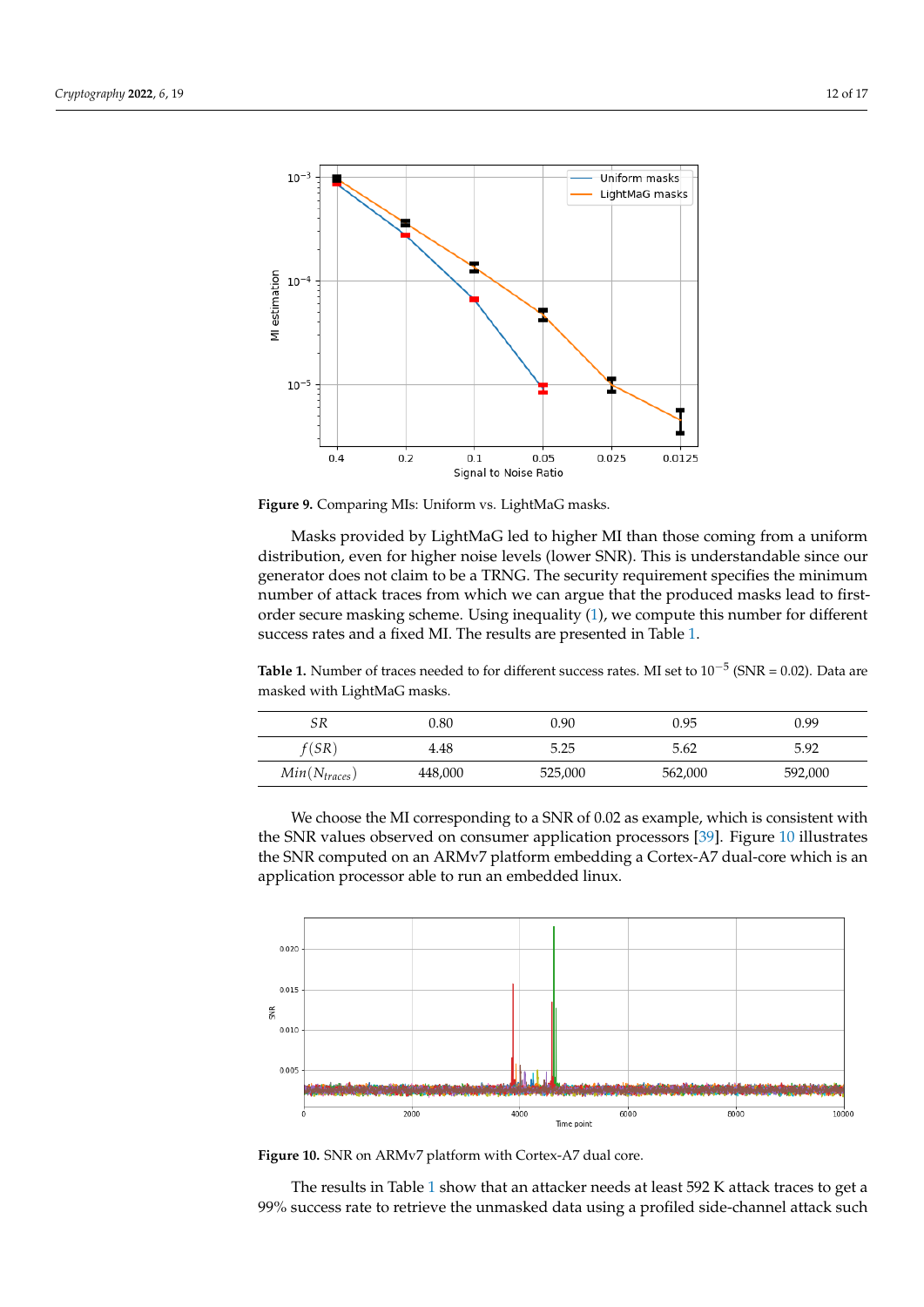as a template attack. This assumes that the attacker has an infinite number of traces in the profiling phase to build perfect profiles. These results show that our mask generator satisfies the security requirement if the SNR on the chip is 0.02, meaning that it provides better security than unprotected systems where less than 10 K attack traces are needed to retrieve the secret information. We recall that the value of 0.02 is not set here as a threshold but is the typical SNR observed on SoCs intended for IoT systems for examples. Table [1](#page-11-1) can as well be computed for other values of SNR using inequality [\(1\)](#page-5-1). Since our goal is to provide designers with a range of SNR in which our proposal lead to first-order secure cache memories, we first estimate the maximum MI an attacker can obtain with 10K traces (with [\(1\)](#page-5-1)) and then derive the upper-bound on the SNR from the results depicted in Figure [9.](#page-11-0) This led to a maximum MI of  $5.92 \times 10^{-4}$  and a maximum SNR of 0.05 for a success rate of 99%. Hence, our solution can ensure security of circuits with SNR lower than 0.05 against first-order side-channel attack on the caches. That beying said, the typical SNR on application processors has been shown to be mostly of 0.02 which is less than 0.05.

## *6.4. Hardware Implementation and Performance Analysis*

The masking generator has been implemented on Xilinx Kintex-7 FPGA of the Digilent Genesys 2 board in order to confirm the lightweight aspect that is claimed. The design has been synthesized using default Vivado settings. The implementation part has been done using the "*remap\_LUT*" option which enables a combination of LUTs in order to reduce the area. The resulting resource utilization report shows 400 LUTs (6-input LUTs) used for a max frequency of 150 MHz. The original design of the CVA6, a 64-bit RISC-V SoC [\[40\]](#page-16-2) used 66,510 LUTs [\[41\]](#page-16-3). Accordingly, the ratio between the resource utilization of LightMaG and that of the CVA6 leads to an overhead of 0.6%. The running frequency also implies that the generator will not be on the critical path if integrated on CVA6 processor that runs at 50 MHz. The performance of the SoC being quite dependent on the latency of the caches, we can ensure that our generator will not degrade the performance of the cache since it can produce the masks in one clock cycle. In addition, the generator can run in parallel which makes it transparent to the cache in terms of latency. On the other side, encrypting/decrypting 64-bit data in cache memory using the same cryptographic primitive (the whole Subterranean algorithm) requires 10 clock cycles. This means that a 10-cycle delay is added upon each load operation from the CPU whereas only 2 cycles are needed to get masked data. It also shows performance gain of masking solution compared to classical encryption of data in cache memories. These results allow us to confirm the lightweight and fast mask generation aspects of LightMaG.

## <span id="page-12-0"></span>**7. Discussion and Perspectives**

The mask generator proposed in this paper is meant to be used in a constrained environment where the available area and memory are limited and there is a need for fast masks generation. Many application processors designers are quite hesitant to implement masking solutions because of the area and memory overhead introduced by the need for fresh randomness. This is less the case for smartcards where the masking solution is more implemented [\[5\]](#page-14-4). The ability of LightMaG to avoid storing whole masks would be of great help in reducing the costs of memory expansion on the circuit.

The MI estimations realized in Section [6.3](#page-10-2) gave an idea of the expected number of traces to reach a given success rate when trying to retrieve the unmasked data from a power consumption record containing the leakage of the masked data and the mask itself. More significantly, it allowed to establish an SNR range in which our solution leads to better security than unprotected devices. Let's assume that before trying to retrieve the unmasked data, an attacker targets first the mask generator itself in order to find the secret key used to generate the masks. The inputs of the generator are the key, ASID, address of the data to mask, the pointer Id, and the IV. The address, ASID, and pointer Id are publicly available and known to the attacker. The only unknown information is the IV and the key. A potential attack scenario would be to repetitively send the same data at the same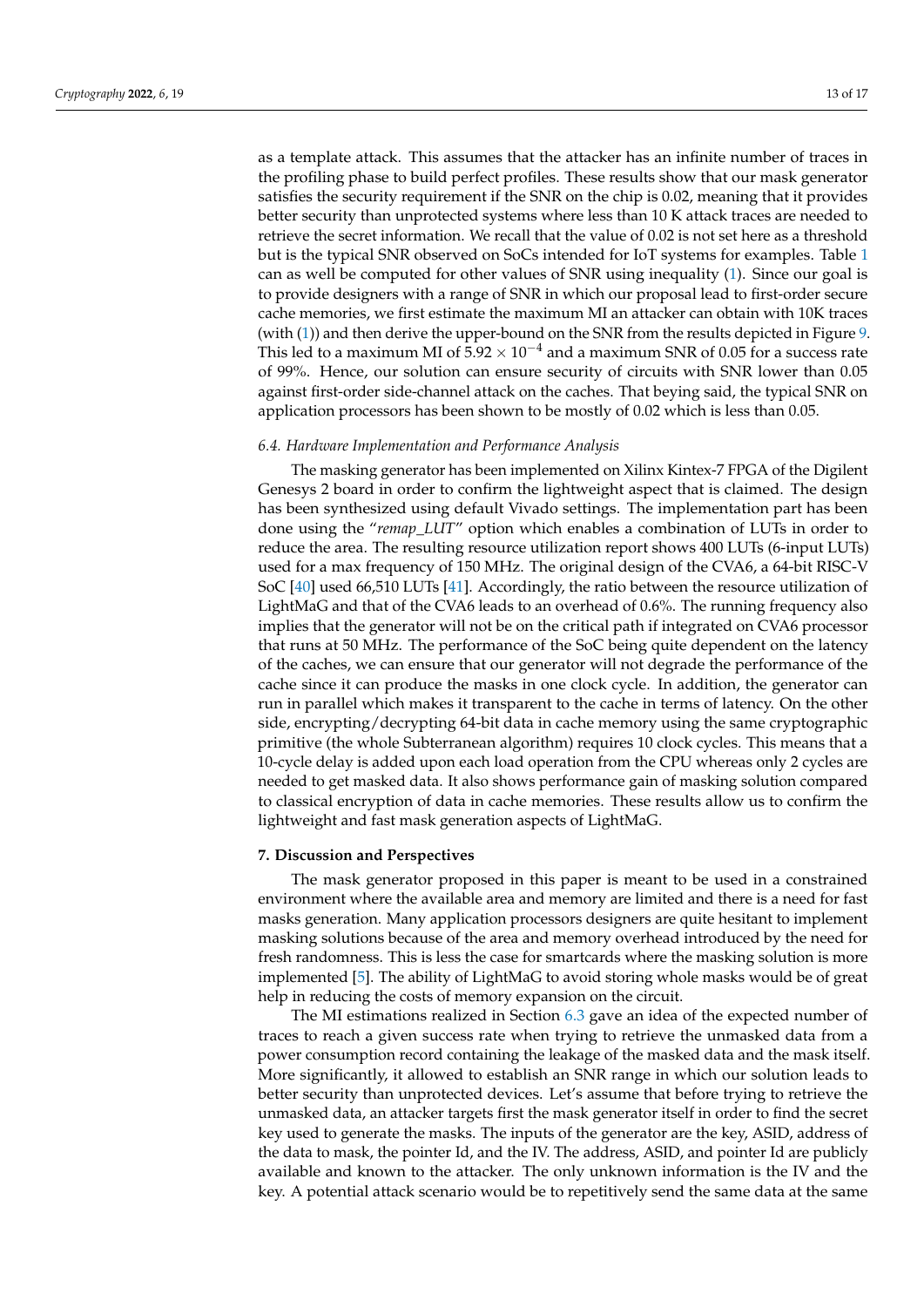physical address and collect the power consumption traces of the circuit to first detect when the masks are being computed (which is not so obvious) and then perform a Correlation Power Analysis (CPA) or Mutual Information Analysis (MIA). A template attack would not be feasible because it assumes that the attacker has at disposal a fully controllable circuit, which cannot hold. After all, the key used by the generator is not provided by the software so it cannot be modified by a user. To succeed in his attack, he will need to find the IV and the key. This adds more complexity in the computation since the security complexity is not only 2 <sup>128</sup> but 2 <sup>128</sup>+<sup>8</sup> due to the 8-bit IV that is unknown. Yet, a *divide and conquer* approach can help lower the latter complexity and make the CPA attack feasible. In such circumstances, a re-keying strategy [\[42\]](#page-16-4) can make the attack more difficult. The key replacement can be done either after flushing all the data of the process or as soon as there is a collision of ASIDs since the OS flushes the data of all processes before assigning a new ASID when a collision occurs.

The choice of using two rounds of subterranean allowed us to generate the masks in one cycle while having a low spatial occupation. We could try to increase the number of rounds (say to 3 or 4) to have a lower MI but in this case, more than one cycle will be necessary to generate the masks plus a larger size of the generator, which does not respect the defined architectural constraints.

Regarding the security provided by the masks, it is worth recalling that for the simulation ran in Section [6.3,](#page-10-2) all parameters forming the initial state have been fixed except the IV that increments from one trace to another. Our simulation thus illustrates the worst case because expecting a CPU to make reads and writes at the same address is not realistic. We believe that a real-world scenario with changing parameters will result in MI values that are closer to the ones from uniform masks. We also recall that according to the memory protection architecture illustrated in Figure [2,](#page-3-1) there will be at least two implementations of LightMaG, one near the CPU and the second near the last level cache. The two modules will certainly handle different data at the same time (and different input parameters also), increasing the overall noise in the circuit. This has the benefit of hardening potential side-channel attacks on the mask generator. Ongoing work focuses on conducting such experimentation with a hardware implementation of the module and side-channel traces from the actual device.

In case one wants to get rid of the IV, replacing it with some attribute of the data to mask (e.g., integrity bits from ECC memories) could be an alternative. Yet, while using this method, we need to have in mind that the same data will always be masked with the same mask, enabling a possible template attack on the generator, unless the key is changed frequently. This will also reduce the security complexity to that of the key only. Nonetheless, there is no memory overhead with this solution because there is no IV to be stored anymore. The well-known tradeoff between security and performance shows up here and the designers will have to choose to keep the IV and have better security and some memory overhead or replace it with integrity bits that will not be stored and lose some security for the sake of performance. Another tradeoff has to be made on the desired bias level in the masks. In our simulation scenario, the bias level is directly induced by the IV. One could think of increasing the size of the IV to reduce the bias but this would necessitate to store more than 8-bit variables for every 64-bit data in the caches. In the end, this choice also has to be done by the designers between performances and security.

## **8. Conclusions**

Masking countermeasure is widely adopted as a solution against side-channel attacks. In this paper, our main concern is to ensure data confidentiality in the memory hierarchy by providing a fast mask generation mechanism to avoid carrying encrypted data in cache memories while keeping their content protected against first-order side-channel attacks. The data are encrypted on the interconnect bus, decrypted and masked before entering the caches, and stay masked up to the CPU where computations could be done on masked data.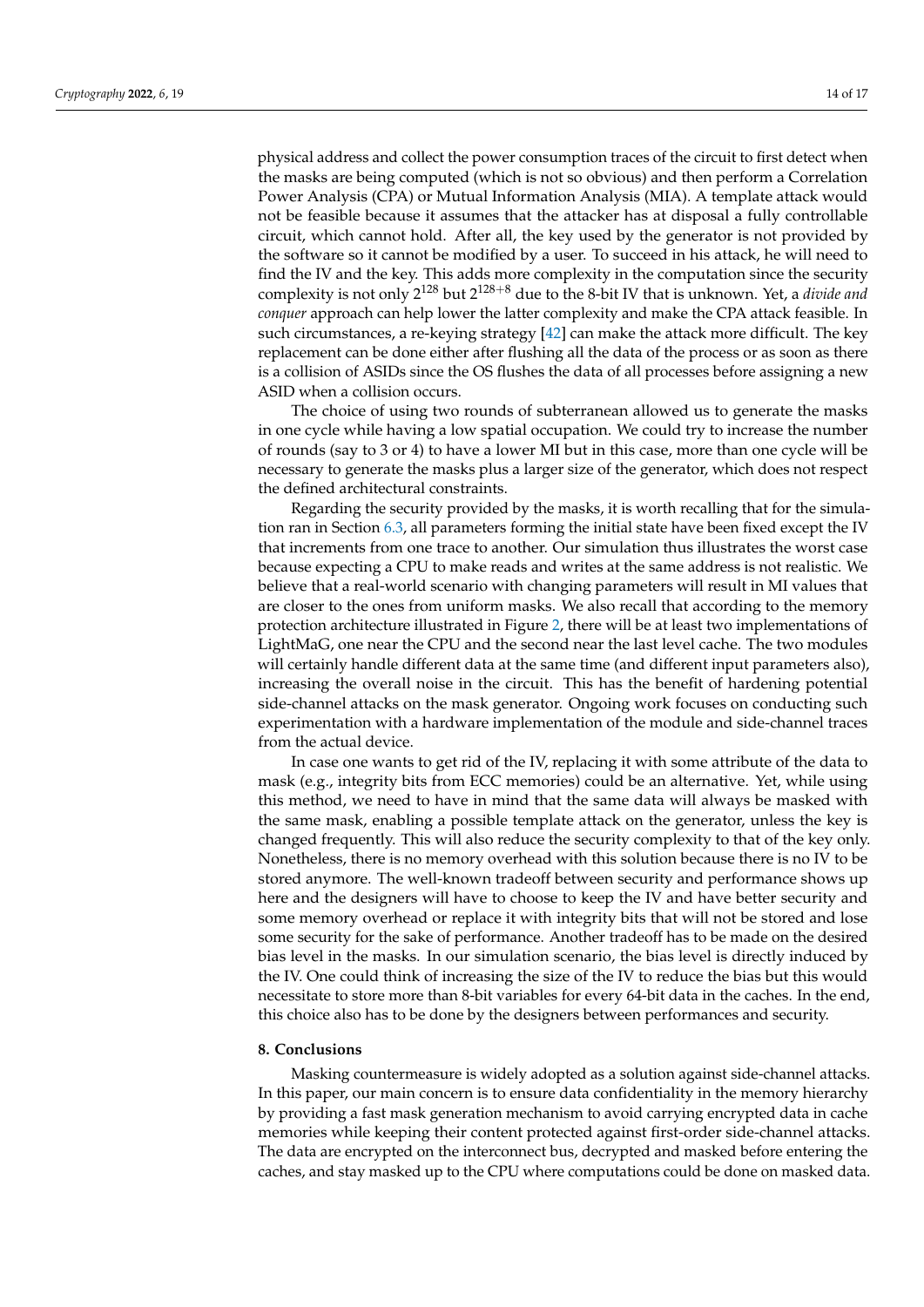After finding that biased masks distribution could also contribute to a secure masking scheme if there is enough noise on the chip, we presented our lightweight mask generator and a security analysis of the masks produced by LightMaG compared to uniform masks. The results show a gap between the MIs obtained from the two methods but the work of Cherysey et al. [\[30\]](#page-15-18) allow us to assess that a potential attacker will need at least 592 K attack traces to get 99% chances to retrieve the unmasked data on a chip with a SNR of 0.02, which is a large number of traces. Beyond this, although the relevance of the security analysis given for an SNR of 0.02, we primarily intended to provide designers with a range of SNR  $(SNR \leq 0.05)$  in which our solution fits better their needs both in terms of security and performances.

The advantage of the solution lies in the reduced area overhead (only two rounds of Subterranean resulting in 400 LUTs after design implementation on FPGA) and the fact that no mask will be stored for further unmasking except the 8-bit IV. We also gave some insights on the possible use of LightMaG to lighten a memory hierarchy encryption mechanism. This generator is intended to motivate hardware designers to implement masking countermeasure in their SoCs. Integrating the mask generation module in a complete SoC design and run experimentations on a real ASIC circuit is the focus of our next work.

**Author Contributions:** Conceptualization, E.B.T., O.S., M.B.D.N. and D.H.; Supervision, O.S., M.B.D.N. and D.H.; Writing—original draft, E.B.T.; Writing—review & editing, O.S. and M.B.D.N. All authors have read and agreed to the published version of the manuscript.

**Funding:** This work was funded thanks to the French national program "Programme Investissement d'Avenir IRT Nanoelec" ANR-10-AIRT-05.

**Data Availability Statement:** Not applicable.

**Conflicts of Interest:** The authors declare no conflict of interest.

# **References**

- <span id="page-14-0"></span>1. Barenghi, A.; Pelosi, G. Side-channel security of superscalar CPUs: Evaluating the Impact of Micro-architectural Features. In Proceedings of the 2018 55th ACM/ESDA/IEEE Design Automation Conference (DAC), San Francisco, CA, USA, 24–28 June 2018; pp. 1–6.
- <span id="page-14-1"></span>2. You, S.C.; Kuhn, M.G. A Template Attack to Reconstruct the Input of SHA-3 on an 8-bit Device. In Proceedings of the International Workshop on Constructive Side-Channel Analysis and Secure Design, Lugano, Switzerland, 1–3 April 2020; pp. 25–42.
- <span id="page-14-2"></span>3. Arsath K F, M.; Ganesan, V.; Bodduna, R.; Rebeiro, C. PARAM: A Microprocessor Hardened for Power Side-Channel Attack Resistance. In Proceedings of the IEEE International Symposium on Hardware Oriented Security and Trust (HOST) 2020, Virtual Event, 7–11 December 2020; pp. 23–34.
- <span id="page-14-3"></span>4. Rožić, V.; Dehaene, W.; Verbauwhede, I. Design solutions for securing SRAM cell against power analysis. In Proceedings of the 2012 IEEE International Symposium on Hardware-Oriented Security and Trust, San Francisco, CA, USA, 3–4 June 2012; pp. 122–127.
- <span id="page-14-4"></span>5. Kocher, P.C.; Jaffe, J.M.; Jun, B.C. Cryptographic Computation Using Masking to Prevent Differential Power Analysis and Other Attacks. US Patent US7668310B2, 23 February 2010.
- <span id="page-14-5"></span>6. Daemen, J.; Massolino, P.M.C.; Mehrdad, A.; Rotella, Y. The Subterranean 2.0 cipher suite. *IACR Trans. Symmetric Cryptol.* **2020**, 262–294. Available online: <https://tosc.iacr.org/index.php/ToSC/article/view/8622> (accessed on 6 November 2021). [\[CrossRef\]](http://doi.org/10.46586/tosc.v2020.iS1.262-294)
- <span id="page-14-6"></span>7. Gala, N.; Menon, A.; Bodduna, R.; Madhusudan, G.S.; Kamakoti, V. SHAKTI processors: An open-source hardware initiative. In Proceedings of the 2016 29th International Conference on VLSI Design and 2016 15th International Conference on Embedded Systems (VLSID), Kolkata, India, 4–8 January 2016; pp. 7–8.
- <span id="page-14-7"></span>8. Giterman, R.; Keren, O.; Fish, A. A 7T security oriented SRAM bitcell. *IEEE Trans. Circuits Syst. II Express Briefs* **2018**, *66*, 1396–1400. [\[CrossRef\]](http://dx.doi.org/10.1109/TCSII.2018.2886175)
- <span id="page-14-8"></span>9. Marshall, B.; Page, D.; Webb, J. MIRACLE: MIcRo-ArChitectural Leakage Evaluation. *IACR Cryptol. ePrint Arch.* **2021**, *2021*, 261. [\[CrossRef\]](http://dx.doi.org/10.46586/tches.v2022.i1.175-220)
- <span id="page-14-9"></span>10. Talaki, E.B.; Noes, M.B.D.; Savry, O.; Hely, D.; Bacles-Min, S.; Lemaire, R. Exposing Data Value On a Risc-V Based SoC. In Proceedings of the 2021 IEEE Physical Assurance and Inspection of Electronics (PAINE), Washington, DC, USA, 30 November–2 December 2021; pp. 1–8.
- <span id="page-14-10"></span>11. Unterluggauer, T.; Werner, M.; Mangard, S. MEAS: Memory encryption and authentication secure against side-channel attacks. *J. Cryptogr. Eng.* **2019**, *9*, 137–158. [\[CrossRef\]](http://dx.doi.org/10.1007/s13389-018-0180-2) [\[PubMed\]](http://www.ncbi.nlm.nih.gov/pubmed/31231603)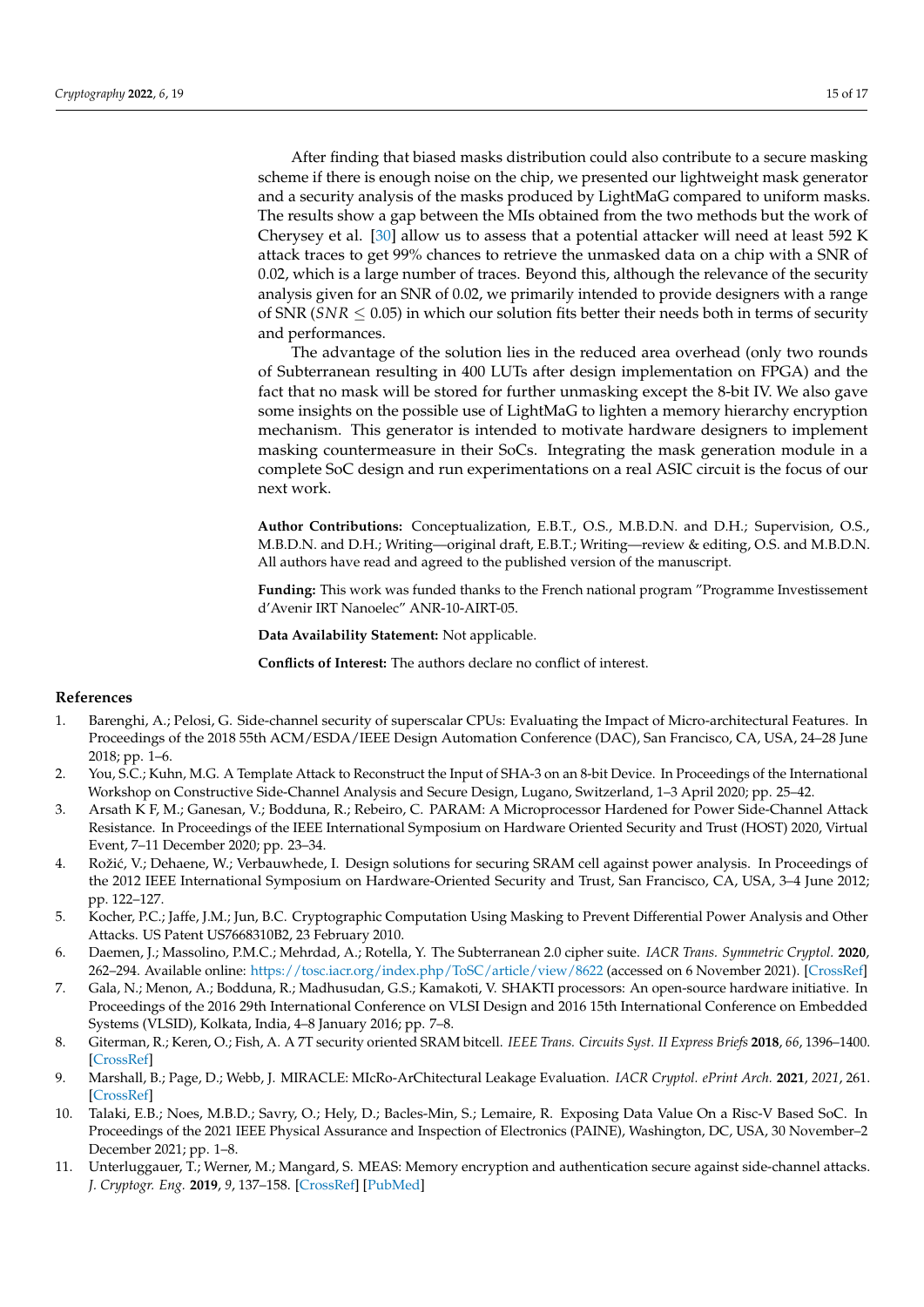- <span id="page-15-0"></span>12. Yin, T.; Xin, G.; Han, J. HPME: A High-Performance Hardware Memory Encryption Engine Based on RISC-V TEE. In Proceedings of the 2020 IEEE 15th International Conference on Solid-State Integrated Circuit Technology (ICSICT), Kunming, China, 3–6 November 2020; pp. 1–3.
- <span id="page-15-1"></span>13. Wong, M.M.; Haj-Yahya, J.; Chattopadhyay, A. SMARTS: Secure memory assurance of RISC-V trusted SoC. In Proceedings of the 7th International Workshop on Hardware and Architectural Support for Security and Privacy, Los Angeles, CA, USA, 2 June 2018; Association for Computing Machinery: New York, NY, USA, 2018; pp. 1–8.
- <span id="page-15-2"></span>14. Dolev, D.; Yao, A. On the security of public key protocols. *IEEE Trans. Inf. Theory* **1983**, *29*, 198–208. [\[CrossRef\]](http://dx.doi.org/10.1109/TIT.1983.1056650)
- <span id="page-15-3"></span>15. Messerges, T.S. Securing the AES Finalists against Power Analysis Attacks. In Proceedings of the Fast Software Encryption, New York, NY, USA, 10–12 April 2000; Lecture Notes in Computer Science; Goos, G., Hartmanis, J., van Leeuwen, J., Schneier, B., Eds.; Springer: Berlin/Heidelberg, Germany, 2001; pp. 150–164. [\[CrossRef\]](http://dx.doi.org/10.1007/3-540-44706-7_11)
- <span id="page-15-4"></span>16. Nikova, S.; Rechberger, C.; Rijmen, V. Threshold implementations against side-channel attacks and glitches. In Proceedings of the International Conference on Information and Communications Security, Raleigh, NC, USA, 4–7 December 2006; pp. 529–545.
- <span id="page-15-5"></span>17. Groß, H.; Mangard, S.; Korak, T. Domain-Oriented Masking: Compact Masked Hardware Implementations with Arbitrary Protection Order. In Proceedings of the TIS@ CCS, Vienna, Austria, 24–28 October 2016; p. 3.
- <span id="page-15-6"></span>18. Gross, H.; Mangard, S. A unified masking approach. *J. Cryptogr. Eng.* **2018**, *8*, 109–124. [\[CrossRef\]](http://dx.doi.org/10.1007/s13389-018-0184-y)
- <span id="page-15-7"></span>19. Ishai, Y.; Sahai, A.; Wagner, D. Private Circuits: Securing Hardware against Probing Attacks. In Proceedings of the Advances in Cryptology—CRYPTO 2003, Santa Barbara, CA, USA, 17–21 August 2003; Lecture Notes in Computer Science; Boneh, D., Ed.; Springer: Berlin/Heidelberg, Germany, 2003; pp. 463–481.
- <span id="page-15-8"></span>20. Prouff, E.; Rivain, M. Masking against side-channel attacks: A formal security proof. In Proceedings of the Annual International Conference on the Theory and Applications of Cryptographic Techniques, Athens, Greece, 26–30 May 2013; pp. 142–159.
- <span id="page-15-9"></span>21. Rivain, M.; Prouff, E. Provably Secure Higher-Order Masking of AES. In Proceedings of the Cryptographic Hardware and Embedded Systems, Santa Barbara, CA, USA, 17–20 August 2010; Lecture Notes in Computer Science; Mangard, S., Standaert, F.X., Eds.; Springer: Berlin/Heidelberg, Germany, 2010; pp. 413–427.
- <span id="page-15-10"></span>22. Schramm, K.; Paar, C. Higher Order Masking of the AES. In Proceedings of the Topics in Cryptology—CT-RSA 2006, San Jose, CA, USA, 13–17 February 2005; Pointcheval, D., Ed.; Springer: Berlin/Heidelberg, Germany, 2006; pp. 208–225.
- <span id="page-15-11"></span>23. Journault, A.; Standaert, F.X. Very High Order Masking: Efficient Implementation and Security Evaluation. In Proceedings of the Cryptographic Hardware and Embedded Systems—CHES 2017, Taipei, Taiwan, 25–28 September 2017; Fischer, W., Homma, N., Eds.; Springer International Publishing: Cham, Switzerland, 2017; pp. 623–643.
- <span id="page-15-12"></span>24. Moos, T.; Moradi, A.; Schneider, T.; Standaert, F.X. Glitch-Resistant Masking Revisited—Or Why Proofs in the Robust Probing Model are Needed. Cryptology ePrint Archive. Report 2018/490. 2018. Available online: <https://ia.cr/2018/490> (accessed on 18 March 2022) .
- <span id="page-15-13"></span>25. Becker, G.; Cooper, J.; DeMulder, E.; Goodwill, G.; Jaffe, J.; Kenworthy, G.; Kouzminov, T.; Leiserson, A.; Marson, M.; Rohatgi, P. Test vector leakage assessment (TVLA) methodology in practice. In Proceedings of the International Cryptographic Module Conference, Gaithersburg, MD, USA, 24–26 September 2003; Volume 1001, p. 13.
- <span id="page-15-14"></span>26. Standaert, F.X. How (not) to use welch's t-test in side-channel security evaluations. In Proceedings of the International Conference on Smart Card Research and Advanced Applications, Montpellier, France, 12–14 November 2018; pp. 65–79.
- <span id="page-15-15"></span>27. Brier, E.; Clavier, C.; Olivier, F. Correlation power analysis with a leakage model. In Proceedings of the International Workshop on Cryptographic Hardware and Embedded Systems, Cambridge, MA, USA, 11–13 August 2004; pp. 16–29.
- <span id="page-15-16"></span>28. Batina, L.; Gierlichs, B.; Prouff, E.; Rivain, M.; Standaert, F.X.; Veyrat-Charvillon, N. Mutual information analysis: A comprehensive study. *J. Cryptol.* **2011**, *24*, 269–291. [\[CrossRef\]](http://dx.doi.org/10.1007/s00145-010-9084-8)
- <span id="page-15-17"></span>29. Grosso, V.; Standaert, F.X.; Faust, S. Masking vs. multiparty computation: How large is the gap for AES? *J. Cryptogr. Eng.* **2014**, *4*, 47–57. [\[CrossRef\]](http://dx.doi.org/10.1007/s13389-014-0073-y)
- <span id="page-15-18"></span>30. de Chérisey, E.; Guilley, S.; Rioul, O.; Piantanida, P. Best information is most successful. *Cryptol. Eprint Arch.* **2019**. [\[CrossRef\]](http://dx.doi.org/10.46586/tches.v2019.i2.49-79)
- <span id="page-15-19"></span>31. Masure, L.; Dumas, C.; Prouff, E. A comprehensive study of deep learning for side-channel analysis. *IACR Trans. Cryptogr. Hardw. Embed. Syst.* **2020**, 348–375. [\[CrossRef\]](http://dx.doi.org/10.46586/tches.v2020.i1.348-375)
- <span id="page-15-20"></span>32. Prouff, E.; Rivain, M. Theoretical and practical aspects of mutual information-based side channel analysis. *Int. J. Appl. Cryptogr.* **2010**, *2*, 121–138. [\[CrossRef\]](http://dx.doi.org/10.1504/IJACT.2010.038306)
- <span id="page-15-21"></span>33. Cristiani, V.; Lecomte, M.; Maurine, P. Leakage Assessment through Neural Estimation of the Mutual Information. In Proceedings of the International Conference on Applied Cryptography and Network Security (ACNS), Rome, Italy, 22–25 June 2020; Volume 12418, pp. 144–162. [\[CrossRef\]](http://dx.doi.org/10.1007/978-3-030-61638-0_9)
- <span id="page-15-22"></span>34. Chari, S.; Jutla, C.S.; Rao, J.R.; Rohatgi, P. Towards Sound Approaches to Counteract Power-Analysis Attacks. In Proceedings of the Advances in Cryptology–0CRYPTO' 99, Santa Barbara, CA, USA, 15–19 August 1999; Lecture Notes in Computer Science; Wiener, M., Ed.; Springer: Berlin/Heidelberg, Germany, 1999; pp. 398–412. [\[CrossRef\]](http://dx.doi.org/10.1007/3-540-48405-1_26)
- <span id="page-15-23"></span>35. Mohajerani, K.; Haeussler, R.; Nagpal, R.; Farahmand, F.; Abdulgadir, A.; Kaps, J.P.; Gaj, K. FPGA Benchmarking of Round 2 Candidates in the NIST Lightweight Cryptography Standardization Process: Methodology, Metrics, Tools, and Results. *IACR Cryptol. ePrint Arch.* **2020**, *2020*, 1207.
- <span id="page-15-24"></span>36. Aagaard, M.D.; Zidaric, N. ASIC Benchmarking of Round 2 Candidates in the NIST Lightweight Cryptography Standardization Process. *IACR Cryptol. ePrint Arch.* **2021**, *49*, 1–49.
- <span id="page-15-25"></span>37. Computer Security Division Information Technology Laboratory. *Lightweight Cryptography*; CSRC: Gaithersburg, MD, USA, 2017.